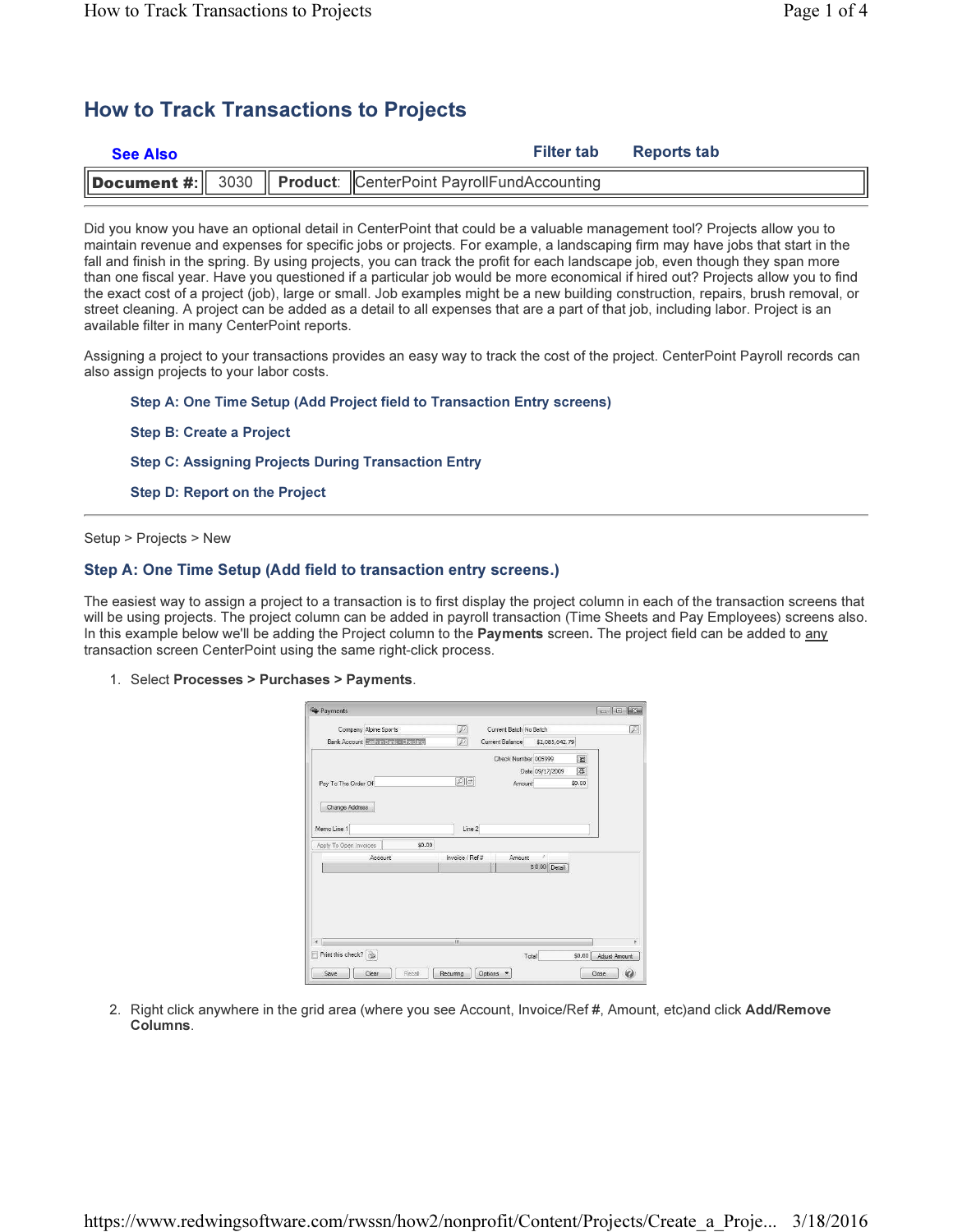|                               |         |                    |               |      |               |  |                    |              |                         |  |         |  | General Addresses Payroll Employment Education Taxes Earnings Deductions & Benefits Leave Custom Fields Direct Deposit |  |
|-------------------------------|---------|--------------------|---------------|------|---------------|--|--------------------|--------------|-------------------------|--|---------|--|------------------------------------------------------------------------------------------------------------------------|--|
| Abbreviation                  |         |                    |               | Name |               |  | Ä                  | Leave Detail |                         |  |         |  |                                                                                                                        |  |
| Alpine Spo                    |         |                    |               |      | Alpine Sports |  |                    |              | Abbreviation Alpine Spo |  |         |  |                                                                                                                        |  |
|                               | $-$ PTO |                    | Paid Time Off |      |               |  | Name Alpine Sports |              |                         |  |         |  |                                                                                                                        |  |
| - Vacation                    |         |                    |               |      | Vacation      |  |                    |              | Employee Percent        |  | 100.00% |  |                                                                                                                        |  |
|                               |         |                    |               |      |               |  |                    |              |                         |  |         |  |                                                                                                                        |  |
|                               |         |                    |               |      |               |  |                    |              | Hire Date 12/21/2008    |  |         |  |                                                                                                                        |  |
|                               |         |                    |               |      |               |  |                    |              |                         |  |         |  |                                                                                                                        |  |
| 7 Paid Time Off<br>V Vacation |         | Vacation - Manager |               |      |               |  |                    |              |                         |  |         |  |                                                                                                                        |  |

- 3. Using the scroll bar, find and select the Project field. Use the arrow up and down buttons to move the Project field to the location you prefer.
- 4. Click OK and the Project field will now display on the main payments screen.

|                        | Company Alpine Sports               | $\mathbb{Z}$         | Current Batch No Batch |                 |         | p |
|------------------------|-------------------------------------|----------------------|------------------------|-----------------|---------|---|
|                        | Bank Account Cash in Bank - Chedang | 図                    | Current Balance        | \$2,085,642.79  |         |   |
|                        |                                     |                      | Check Number 005999    |                 | 画       |   |
|                        |                                     |                      |                        | Date 09/17/2009 | 理       |   |
| Pay To The Order Of    |                                     | $\mathbb{Z}[\sigma]$ | Amount                 |                 | \$0.00  |   |
| Change Address         |                                     |                      |                        |                 |         |   |
| Memo Line 1            |                                     | Line 2               |                        |                 |         |   |
| Apply To Open Invoices | \$0.00                              |                      |                        |                 |         |   |
|                        | Account                             | Invoice / Ref #      | <b>Amount</b>          | ž               | Project |   |
|                        |                                     |                      |                        | \$0.00 Detail   |         |   |
|                        |                                     |                      |                        |                 |         |   |
|                        |                                     |                      |                        |                 |         |   |
|                        |                                     |                      |                        |                 |         |   |
|                        |                                     |                      |                        |                 |         |   |
|                        |                                     |                      |                        |                 |         |   |
|                        |                                     | $\overline{m}$       |                        |                 |         |   |

5. Follow steps 1-4 for each transaction screen that will be using projects.

Note: Occasionally the Project field will not be an available column in a transaction entry screen. This will happen if the transaction entry screen is using an older template or a template that was migrated from Perception Accounting. This can easily be resolved by following the steps below.

- 1. From the transaction entry screen, click on the Detail button in the first row of the grid. Document what is specified in the Current Template field. Then exit the transaction entry screen.
- 2. Select Setup > General > Date Entry Templates.
- 3. Select the template specified in step 1 and click Edit.
- 4. Click on the Detail tab.
- 5. In the Journal Entry Detail box, click on the + next to the Expense or Income row to expand the list below it. Note: Depending on what type of template you are editing, it will either say Expense or Income.
- 6. Click on Project in the expanded list.
- 7. On the right, the Type field, select Choose from a List.
- 8. Click Save.

### Step B: Create a New Project

- 1. On the Setup menu, click Projects.
- 2. Click New.
- 3. In the Abbreviation box, enter up to ten characters that you can easily identify the project. For example, B1 for Building One or BFS for Building on First Street.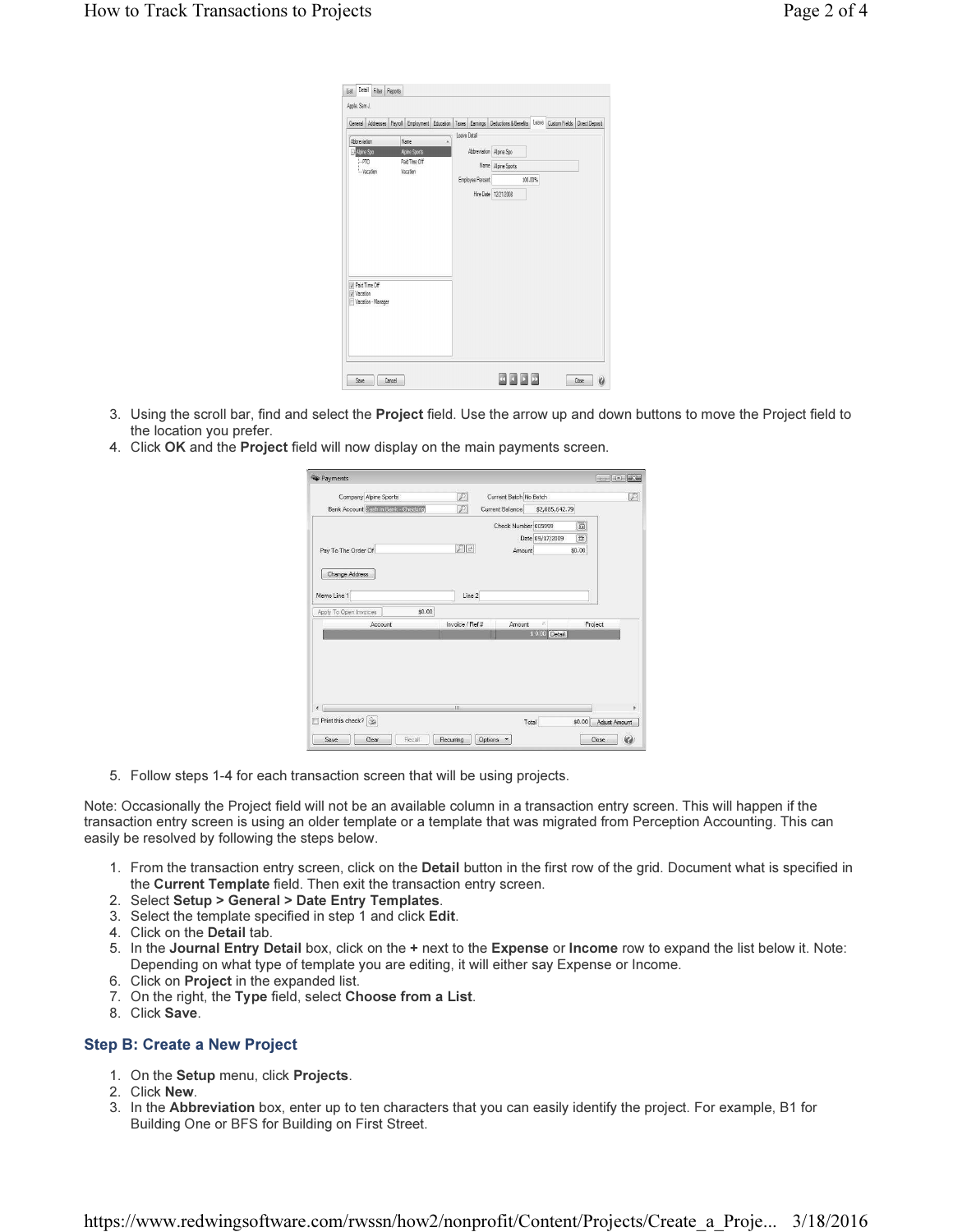- 4. In the Name box, enter up to 30 characters of required information that describes the project.
- 5. In the Address Line 1 and Address Line 2 boxes, enter the street address and any other information for the project, for example, suite number or post office box number. This information is needed for adequate certified payroll reporting.
- 6. The third address line has a format option preceding it. There are four options for the format of the third line of the address:
	- City, State, and Zip Code (US Addresses).
	- City, Province, Postal Code (Canadian Addresses).
	- Address Line 3 (Free format line)
	- Foreign City, Foreign State/Province, Foreign Postal Code, Country Code (Foreign Addresses).

Choose the correct format. If this is the format that you use most often, you can select it and then right-click on the field to make it the default format. The United States address format and the Canadian address format will perform a zip code or postal code lookup and fill in the city and state or province.

- 7. If your preferences are set to use the automatic Zip Code/Postal Code Lookup for addresses (File > Preferences > General > Address Settings), in the Zip/Postal Code box enter the zip code or postal code. If a list displays, select the appropriate city/state or city/province from the list. If your preferences are not set to use the lookup, enter the City/State/Zip, City/Province/Postal Code, Address 3, or Foreign Address information. Note: To set a City/State/Zip, City/Province/Postal Code, Address 3, or Foreign Address as the default, right-click and select Set As Default. To clear the default City/State/Zip, City/Province/Postal Code, Address 3, or Foreign Address, right-click and select Clear Default.
- 8. Select a Responsibility, options are: Contractor, Sub Contractor, and Other. This information is needed for adequate certified payroll reporting.
- 9. Enter a Project Number. This information is needed for adequate certified payroll reporting.
- 10. Select the Project Complete check box if this project is completed. This information is needed for adequate certified payroll reporting.
- 11. To add notes to this project, click Additional Notes, enter the notes, and then click OK.
- 12. Click Save to save the project and return to the List tab, or click Close to save the project and close the Project Maintenance screen. Note: To return to the List tab without saving the project, click Cancel. To close the Project Maintenance screen without saving the project click in the upper-right corner.
- 13. Repeat steps 2-6 for each project needed.

### Step C: Assign a Project During Transaction Entry

1. Each time a transaction is entered that should be tracked to a project, specify the project on the appropriate detail line (s). Note: See Step 1 for instructions on how to add the Project field to the grid.



## Step D: Filtering Reports by Project

Numerous reports (sales, general ledger, financial reports, etc.) in CenterPoint can be filtered by project. A report will have the Project field available in "More Items" if it can be filtered by project.